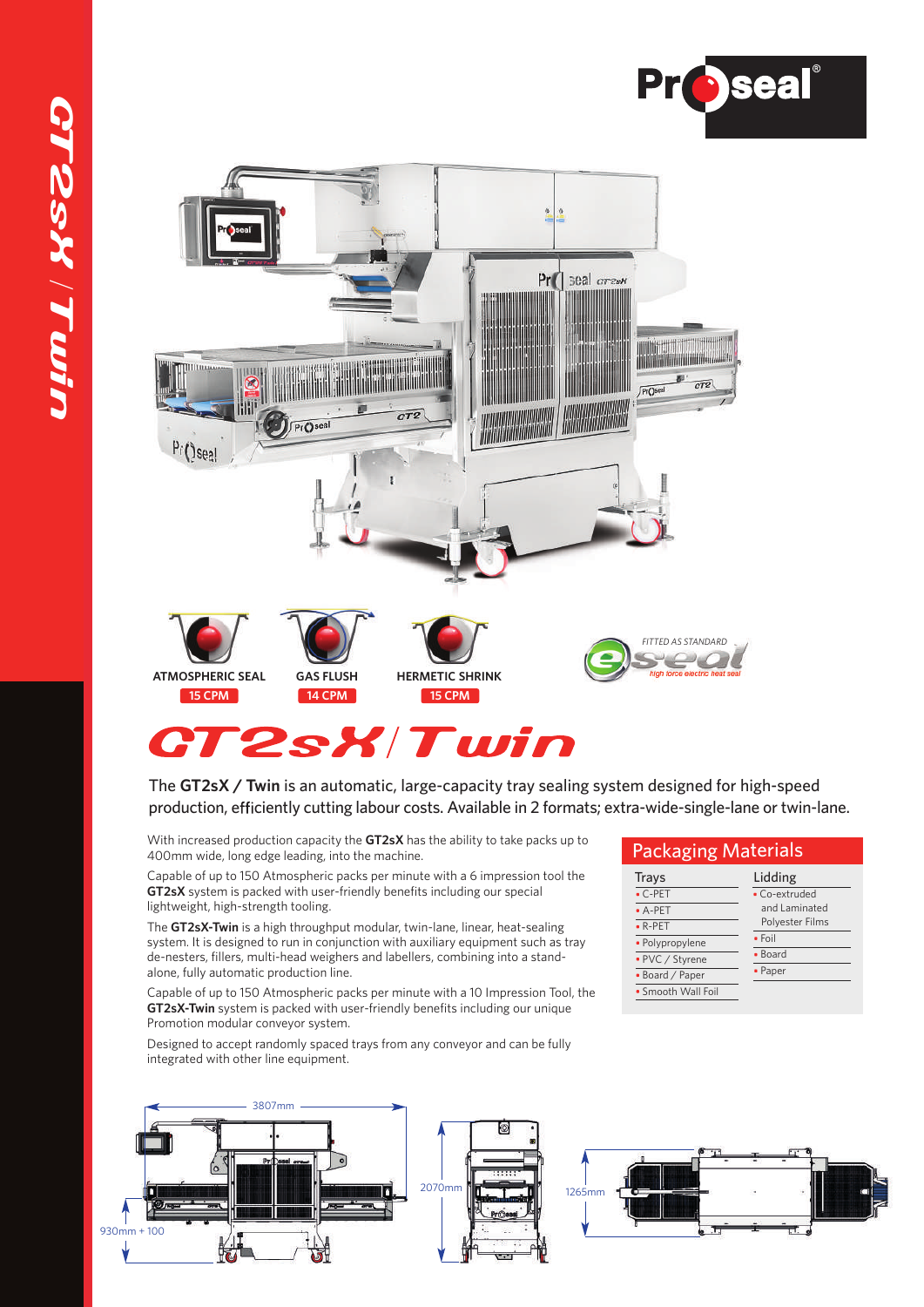## Standard design features and benefits Options available

- Five minute tool changeover
- Low maintenance polymer bearings
- Simple and accurate film-feed system with easy film route
- Maintenance friendly robust construction
- Accurate temperature and seal pressure control
- High accuracy tool alignment system provides a constantly accurate sealing and/or film-cutting relationship with the tray flange profile
- **Simple design and operation**
- Film snap detection
- 'Auto Tool' Touch of a button tool change system, automatically locates and connects tooling to machine functions including all MAP options
- **Integration of peripheral equipment, such as: infeed and outfeed** conveyors, checkweighers, metal detectors and printers.
- All around seal and contoured film-cut with skeletal film rewind
- Automatic seal operation with accurate seal dwell time
- Self-centring tray guides
- Automatic film roll clamping
- Food industry approved hygienic construction and wash-down protection
- Full Category 3 guarding
- User friendly, menu-driven control panel with step-by-step prompts, error and status displays, and useful batch pack counter
- Recipe handling of machine settings
- Self diagnostic system
- Pendant mounted colour touch screen HMI control for full double-sided operation
- Recipe driven auto machine set-up for tool change
- On-screen data capture and trends with wireless connection option
- Pot crush avoidance system
- Active film tension
- **QR Conveyors** with quick release belts for easy hygiene and maintenance
- **Eseal®** high-performance, high-precision, high-force, energy-efficient, electric seal system that boasts a massive increase in seal force
- **Promotion** a high accuracy continuous motion tray infeed system, which increases production speed whilst reducing machine duty

## **GT2sX / GT2sX Twin** Specifications

| Height                   | 2070mm                                             |
|--------------------------|----------------------------------------------------|
| <b>Standard Length</b>   | 3807mm                                             |
| Width                    | 1265mm                                             |
| Weight                   | 1750kg+ specification dependent                    |
| <b>Electrical Supply</b> | 400V 3 phase + neutral (fused at 16A)              |
|                          | Transformer Variations 480V 3 phase (fused at 20A) |
|                          | 600V 3 phase (fused at 15A)                        |

| <b>Metric</b>   |             | Imperial        |             |
|-----------------|-------------|-----------------|-------------|
| <b>Pressure</b> | <b>Flow</b> | <b>Pressure</b> | <b>Flow</b> |
| 6 Bar           | 50L/Min     | 87psi           | 1.7CFM      |

Transformers are available to accommodate the electrical supplies in different countries

- Free flow gas flush MAP (Modified Atmosphere Packaging) High Oxygen (O<sup>2</sup>) gas flush
- Close Cut Method of maximising throughput and reducing film waste
- Inboard Cut (IC) Option to provide 'form, fill and seal' tray presentation
- Film coding and printing
- Foil crimping
- Active conveyors to allow the machine to be used as a straight through conveyor when packs don't require sealing
- **Back-to-back machine configurations** Optional integration of peripheral equipment, such as: denesters, fillers, multi-head weighers, laser coders, labellers.
- **eWON** a machine connection system to deliver real time data and error condition support, remote setup, and software upgrades, using a customer's existing IT network
- **I-film** intelligent film reel monitoring system which actively adjusts film tension based on reel diameter to increase print quality and film reel efficiency, reduce component duty, and provides a film end warning system
- **Protect** a contactless machine login and audit trail system
- **Sale, Lease Purchase and Rental options available**

| No. of trays | Length   | Width    | Depth | <b>Diameter</b>   |
|--------------|----------|----------|-------|-------------------|
| One          | 420mm    | 815mm    | 105mm | 424mm             |
| Two          | 420mm    | 406mm    | 105mm | 406mm             |
| Three        | $420$ mm | 262mm    | 105mm | 262mm             |
| Four         | $420$ mm | 190mm    | 105mm | 190 <sub>mm</sub> |
| Five         | $420$ mm | $147$ mm | 105mm | $147$ mm          |
| Six          | 420mm    | 118mm    | 105mm | 118mm             |
|              |          |          |       |                   |

## **GT2sX Twin** Sealing capacity

**GT2sX** Sealing capacity

| No. of trays  | Length            | Width             | Depth | <b>Diameter</b>   |
|---------------|-------------------|-------------------|-------|-------------------|
| Four          | 200 <sub>mm</sub> | 406mm             | 105mm | 200 <sub>mm</sub> |
| Six           | 200 <sub>mm</sub> | 262mm             | 105mm | 200 <sub>mm</sub> |
| Eight         | 190 <sub>mm</sub> | 190 <sub>mm</sub> | 105mm | 190 <sub>mm</sub> |
| Ten           | $147$ mm          | $147$ mm          | 105mm | $147$ mm          |
| <b>Twelve</b> | 119mm             | 119 <sub>mm</sub> | 105mm | 118mm             |
|               |                   |                   |       |                   |



**UK** +44 (0) 1625 856 600 **America** +1 804 447 9038 **Australia** +61 (0) 3 9397 0955

**www.proseal.com**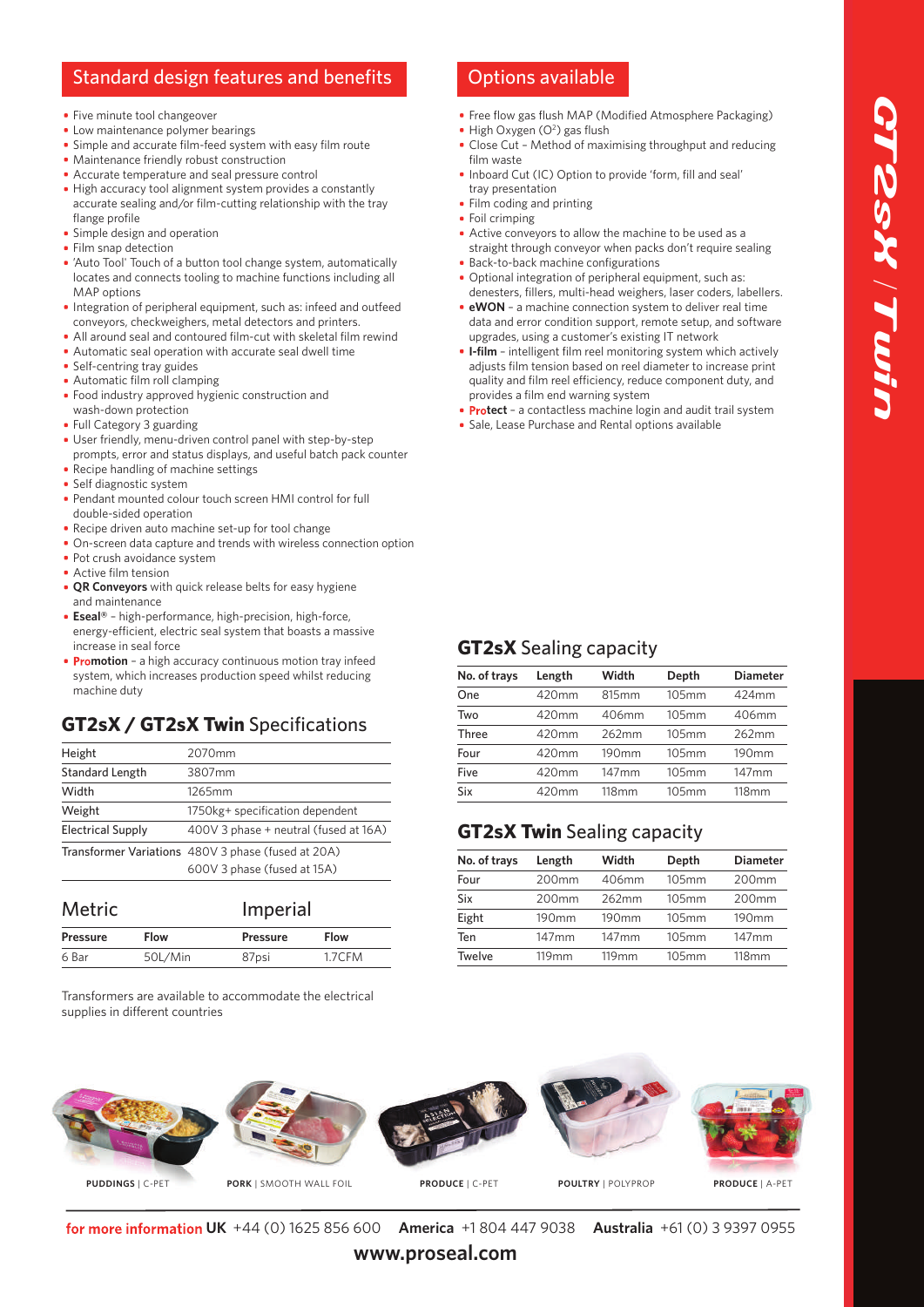



# **CT2eX/Twin**

The **GT2eX / Twin** is an automatic, large-capacity tray sealing system designed for high-speed production, efficiently cutting labour costs. Available in 2 formats; extra-wide-single-lane or twin-lane.

With increased production capacity the **GT2eX** has the ability to take packs up to 400mm wide, long edge leading, into the machine. Capable of up to 120 Vacuum/Gas packs per minute with a 10 impression tool the **GT2eX** system is packed with userfriendly benefits including our special lightweight, high-strength tooling.

The **GT2eX-Twin** is a high throughput modular, twin-lane, linear, heat-sealing system. It is designed to run in conjunction with auxiliary equipment such as tray denesters, fillers, multi-head weighers and labellers, combining into a stand-alone, fully automatic production line. Capable of up to 120 Vacuum/Gas packs per minute with a 10 impression tool.

At the core of the 'e' design is its flexibility to perform any style of heat seal to a preformed tray, be that atmospheric, MAP, VMAP, Skin, Skin Plus, or Skin Deep. Each of these options can be added now or at a later date, or indeed removed as necessary. This flexibility provides the user with the assurance that whatever the latest packaging trend might be, they have equipment suitably geared for the future.

## **Trays** C-PET A-PET R-PET Polypropylene PVC / Styrene Board / Paper Smooth Wall Foil Lidding Co-extruded and Laminated Polyester Films  $\overline{\cdot$  Foil Board Paper Packaging Materials